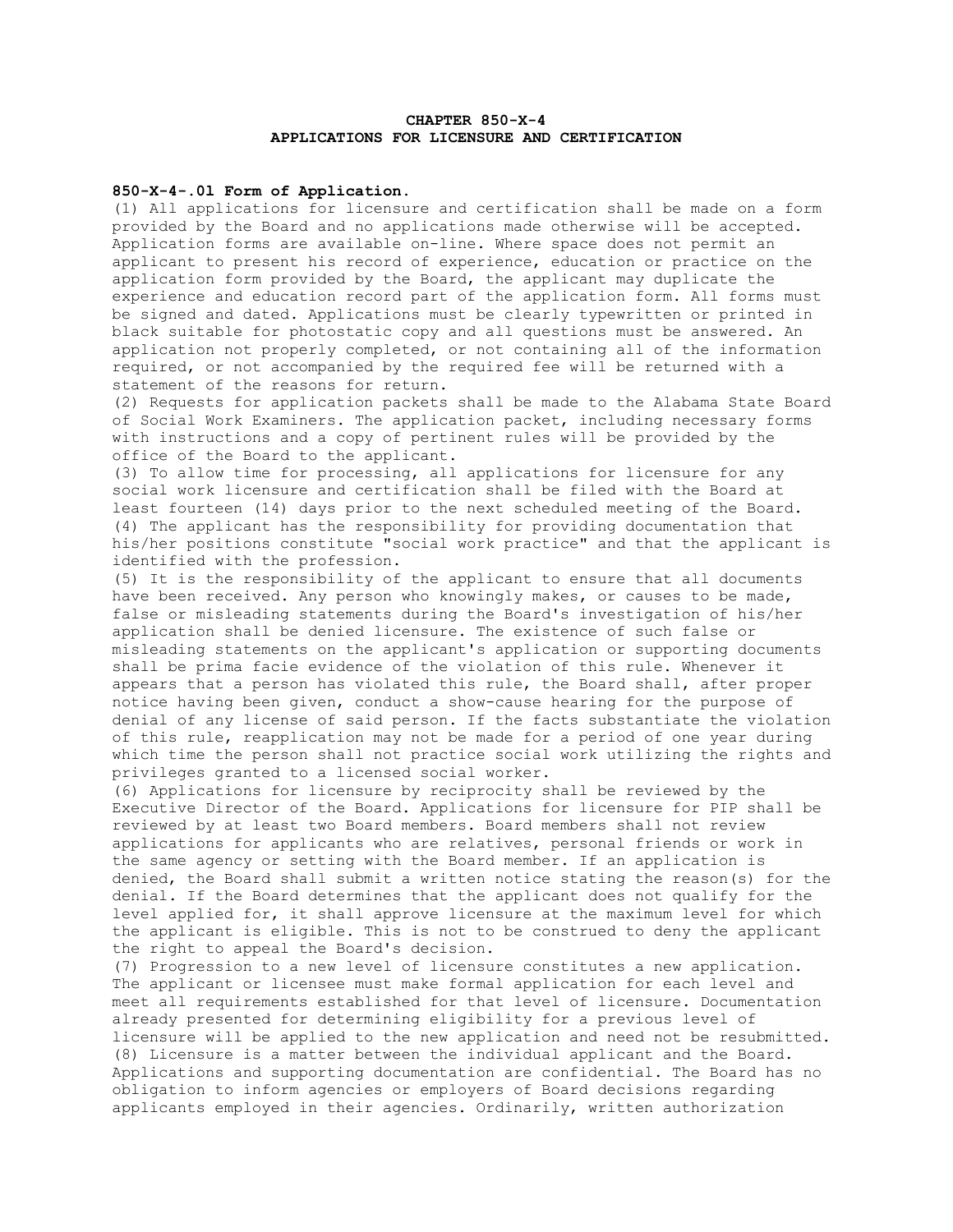shall be obtained from applicants or licensees prior to any necessary communication with any individual or agency regarding an applicant. However, agency supervisors, or employers, in their efforts to verify compliance with the licensing requirements, may be informed of the status of an application or the currency of an individual's license. In such instances, a note should be made in the applicant or licensee's file as to who inquired, what information was given, and by whom the information was released.

(9) The Board requires an official transcript confirming the completion of the degree as required by the Code of Alabama 34-30-22. Transcripts must bear the official seal and be mailed directly from the college or university to the Board or other Board approved authority.

(10) Withholding information, misrepresentation, or untrue statements will be cause for denial of an application.

**Author:** Alabama Board of Social Work Examiners

**Statutory Authority:** Code of Ala. 1975, §§34-30-232 (1991); 41-22-4(a)(2) (1991).

**History: Repealed and Replaced:** Filed: October 31, 1997; Operative December 5, 1997; effective January 1, 1998; March 8, 2007; effective April 12, 2007; effective October 4, 2014; September 15, 2016; effective October 21, 2016.

### **850-X-4-.02 Reciprocity and Applications from Non-Residents.**

(1) Reciprocity. Reciprocity shall be granted by the Board to applicants holding active licenses from other states provided equivalency of standards exists. A comparison shall be made between the requirements for licensure under Alabama law and requirements for licensure under the law in the state where the licensee holds an active license. Reciprocity will be granted for whatever level is applicable. Where necessary the Board shall request additional information from the applicant in order to clarify whether or not equivalency exists.

(2) Non-Alabama residents who hold an active social work license from another state of the United States may apply for licensure or certification provided:

 (a) the state in which the applicant holds a license or certification requires standards equivalent to Alabama's for licensing or certification;

 (b) the applicant agrees to be bound by all the provisions of the State of Alabama law governing social workers, and submits to the jurisdiction of the Board, and agrees to be subject to the investigations and disciplinary actions by the Board; and

 (c) The applicant otherwise complies with the provisions of Alabama law and the rules pertaining to the application and certification of social workers in Alabama.

(3) Upon payment of all fees, non-resident applicants who meet all the above requirements and have taken a social worker licensure examination are not required to take the Alabama examination. The non-resident applicant shall complete an Alabama application and provide the necessary information from the resident state that the applicant holds a valid license or certification in good standing issued by the licensing or regulatory agency in the state as attested to by a statement under seal from the agency setting forth:

 (a) the type of license or certification held by the applicant and the license or certification number;

 (b) the date of licensure or certification and the expiration date of the applicant's current license or certification;

(c) proof of the examination taken by the applicant;

(d) verification of supervision in that state; and

 (e) a complete record of any disciplinary actions taken or pending against the applicant.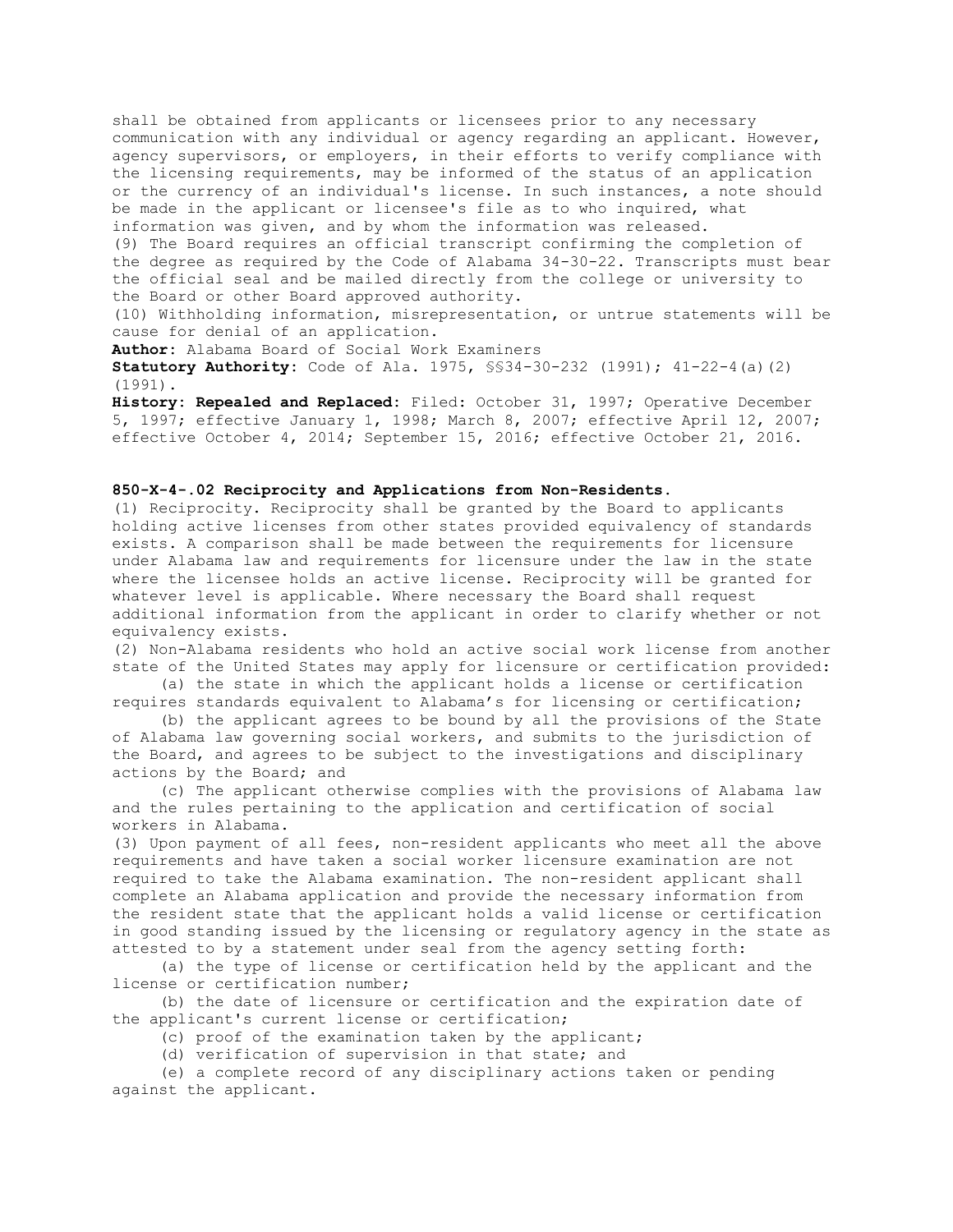(4) Reciprocity filed under a State of Emergency proclaimed by the Governor of Alabama upon request a person with a valid and active social work license may be issued a temporary license to practice in this state as long as the State of Emergency is in effect.

(5) Military spouse reciprocity applicants must submit a copy of a current social work license from other state(s) along with official military orders showing relocation to and stationed in Alabama.

**Author:** Alabama Board of Social Work Examiners

**Statutory Authority**: Code of Ala. 1975, §34-30-24 (1991). Code of Ala. 1975, § 31-1-6 (2017).

**History: Repealed and Replaced:** Filed October 31, 1997; effective January 1, 1998; March 8, 2007; effective April 12, 2007; effective October 4, 2014; September 15, 2016; effective October 21, 2016. **Amended:** Filed June 20, 2019; effective October 1, 2019.

# **850-X-4-.03 Disposition of Applications**.

(1) Approved Applications. When the Board, after due consideration of an application and of information pertaining thereto, is satisfied that the applicant is eligible for licensure or certification the applicant will be granted licensure or certification, and the applicant will be notified by the executive director.

(2) Deferred Applications. If an applicant's education or experience is considered inadequate upon Board review, but the Board believes the applicant may meet the minimum legal requirements within one year, such application may be held by the Board for up to one year without approval or denial. The applicant will be advised of the basis for holding the application, of additional information to be submitted, and of the approximate date on which the application will be formally considered again. The Board may require additional information pertaining to background and qualification. If more than one additional year of experience or additional education is considered necessary, the application will be denied, and for further consideration, the applicant will be required to submit a new application after having acquired the necessary qualifications.

(3) Denied Applications. When the Board, after due consideration of an application and of information pertaining thereto finds that the applicant is not eligible for licensure or certification under any section of the law, the applicant will be given notice of the denial, and shall be advised of the appellate procedures set forth in Rule 850-X-4-.05 The board may deny an application upon proof that the person has engaged in unprofessional conduct within the last five years, including, but not limited to:

(a) Conviction of a felony;

(b) Habituation or addiction to habit-forming drugs, either of which impairs the ability to perform his or her work;

(c) Conviction of fraud or deceit in connection with services rendered as a social worker licensed under this chapter or in establishing qualifications under this chapter;

(d) Aiding or abetting a person not licensed under this chapter who is falsely representing himself as a social worker licensed under this chapter;

(e) Failing to be relicensed and continuing to represent himself or herself as licensed after the expiration of his or her license; or (f) Being found guilty of unprofessional conduct by the rules established by the Board of Social Work Examiners.

**Author**: Alabama State Board of Social Work Examiners **Statutory Authority**: Code of Ala. 1975 §41-22-4(a)(2) (1991).